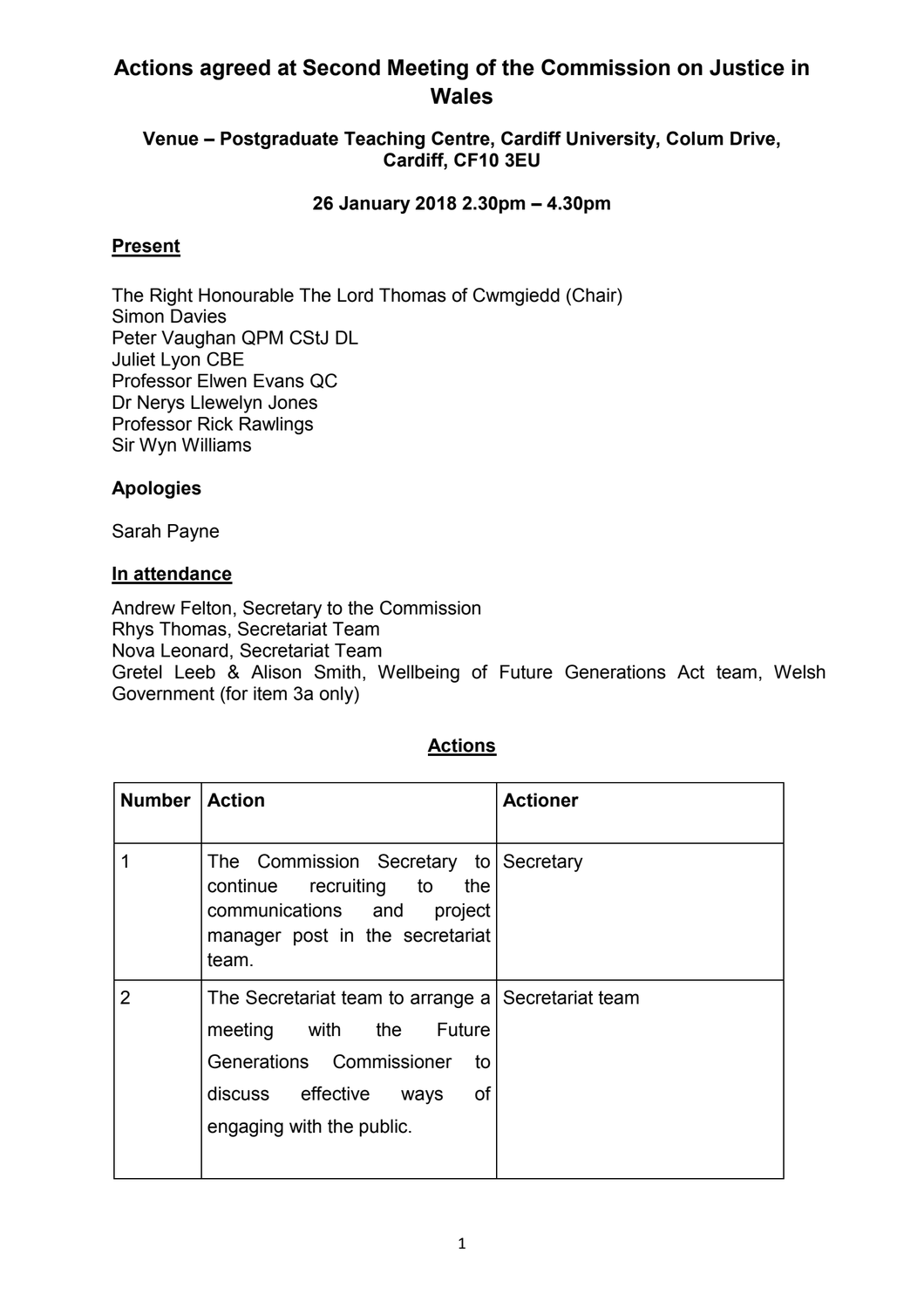# **Actions agreed at Second Meeting of the Commission on Justice in Wales**

| 3              | Gretel Leeb to provide the Gretel Leeb, Welsh Government<br>Commission<br>further<br>with<br>information on how the border<br>England<br>affects<br>the<br>with<br>implementation of the WFGA |                        |
|----------------|-----------------------------------------------------------------------------------------------------------------------------------------------------------------------------------------------|------------------------|
| 4              | Produce the fifth paper relating to   Chair<br>access to justice.                                                                                                                             |                        |
| 5              | The Secretariat team to produce a Secretariat team<br>draft call for evidence.                                                                                                                |                        |
| 6              | The Secretary to follow up the Secretary<br>Legal Education Foundation.                                                                                                                       |                        |
| $\overline{7}$ | The Secretariat team to arrange a Secretariat team<br>visit to HMPs Berwyn and Cardiff.                                                                                                       |                        |
| 8              | The Secretary to contact Amy Secretary<br>Rees.                                                                                                                                               |                        |
| 9              | The Secretary to arrange with Secretary<br>Professor Richard Wyn Jones and<br>Kate Williams a convenient date<br>in February for the round-table<br>research meeting.                         |                        |
| 10             | Secretariat<br><b>The</b><br>team<br>contact the Objective Connect<br>team for instructions about turning<br>off e-mail notifications.                                                        | would Secretariat team |
| 11             | Secretariat<br><b>The</b><br>team<br>develop a clippings service.                                                                                                                             | would Secretariat team |